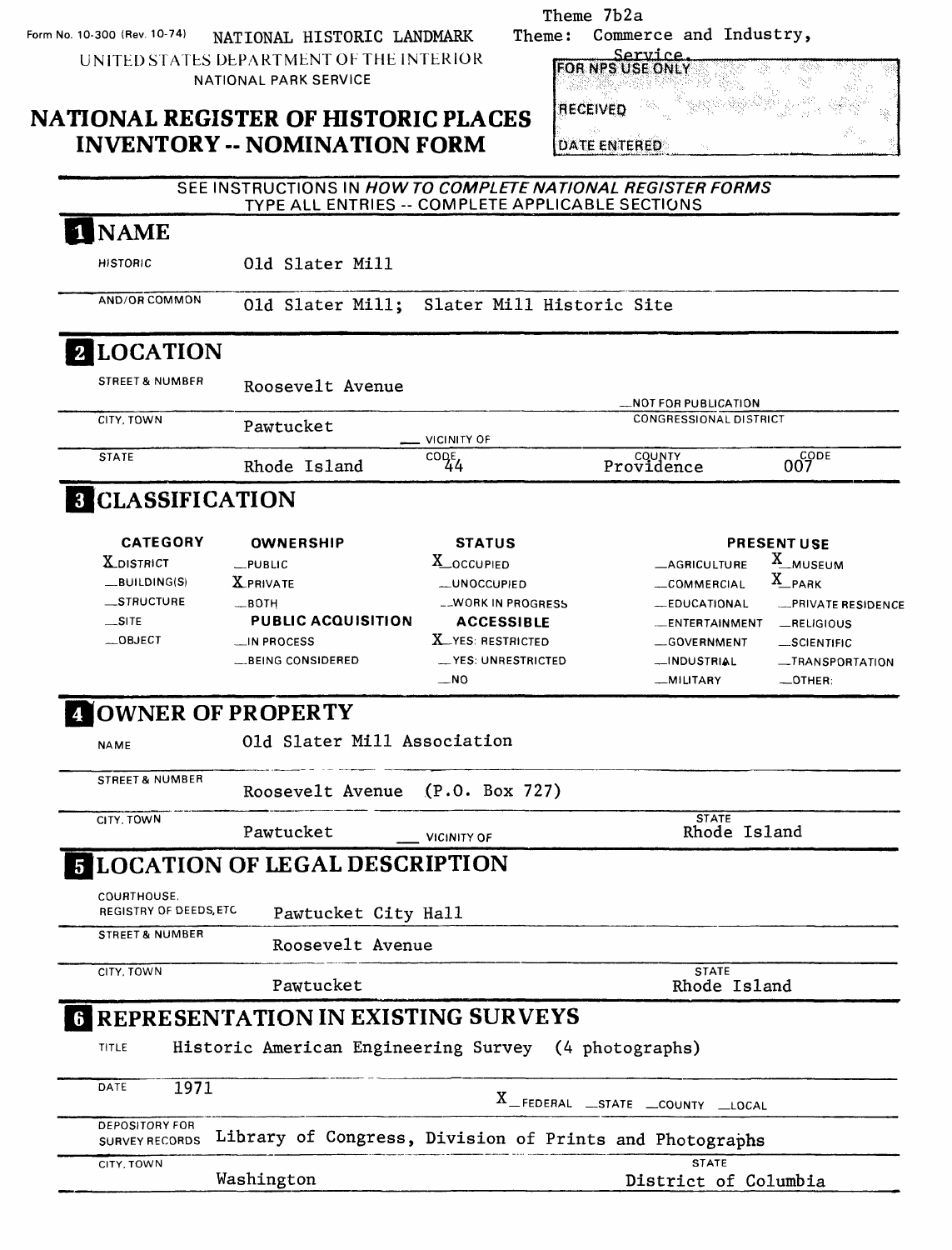# **[DESCRIPTION**

|                                                               | <b>CONDITION</b>                                           | <b>CHECK ONE</b>                                                 | <b>CHECK ONE</b>                                     |
|---------------------------------------------------------------|------------------------------------------------------------|------------------------------------------------------------------|------------------------------------------------------|
| T7<br><b>__EXCELLENT</b><br>$\_\$ {GOOD}<br>$\mathbf{L}$ FAIR | <b>DETERIORATED</b><br>$\equiv$ RUINS<br><b>_UNEXPOSED</b> | _UNALTERED<br><b>Brown</b><br>$\rightarrow$<br>ALTERED<br>House) | _ORIGINAL SITE<br>v<br>1962<br>∡⊾<br>DATE.<br>_MOVED |

**DESCRIBETHE PRESENT AND ORIGINAL (IF KNOWN) PHYSICAL APPEARANCE**

From the northern shores of Narragansett Bay it is only three miles up the Providence River to Pawtucket, "the place of the waterfalls." Here the Blackstone River makes it descent to the tidewater of the bay--a fall of nearly 50 feet within the 2 miles from Valley Falls to Pawtucket. These falls in Pawtucket mark the beginning of a manufacturing region that was among the most significant in early America.

Today the three buildings of the Slater Mill Historic Site represent all that is left of a whole community of mills, shops and houses associated with the early textile industry that lined both sides of the Blackstone River in Pawtucket, utilizing the dams there. Modern development and urban renewal have removed other remnants of the mill community, but the Slater Mill Historic Site preserves important elements representing different aspects of the community in a small complex. The Slater Mill itself is the most significant structure, recognized as the first successful cotton mill, though it is today hidden within additions and renovations around it. However, the home of an early machinist, the machinery shop located in the Wilkinson Mill, all the valuable old machinery displayed in the museums, the two early, and still functional, dams, as well as extant parts of the early waterwheel machinery under the mill structures are important features associated with the Slater Mill and form a complex which well *illustrates the work done there*.

At the end of 1792 Almy and Brown agreed to join Samuel Slater in the construction of a mill building; a mill which came to be known during Slater's lifetime as the "Old Slater Mill," although he was no longer associated with the Almy and Brown Company after 1797. This mill was similar to the small grist and fulling mills in the region: a simple box measuring 29 by 47 feet, and two-and-one-half stories high, with a bell tower at the front. The building had horizontal board sheathing on the exterior and all the interior walls were of whitewashed plaster. The machinery was powered by a waterwheel, probably of the undershot type, which was located to one side of the building under the cover of a small shed.

As illustrated in the accompanying sketches, the original 1793 section stands in about the middle of the enlarged mill of today. An addition on the east was made by 1817 which added 40 feet to the building, and is, apparently, the least altered of the entire structure. The south wing, with a new bell tower, had been added by 1835. Sometime after 1835 a north addition of almost 57 feet was constructed. Between 1835 and 1865 a shed was attached to the south side of the earliest section, and by 1877 the mill's roof had been raised and a third story built.

The Slater Mill, as the whole building is called, was restored in 1924 to reflect the mill's external appearance as it was during the 1830's: i.e. the restored building is comprised of the original 1793 section plus additions made in 1801, ca. 1817 and ca. 1830. The building is now painted red with white trim, although research indicates that it was painted yellow for a long period. The Mill space on the interior is open and used to display handicraft tools and textile machinery.

(continued)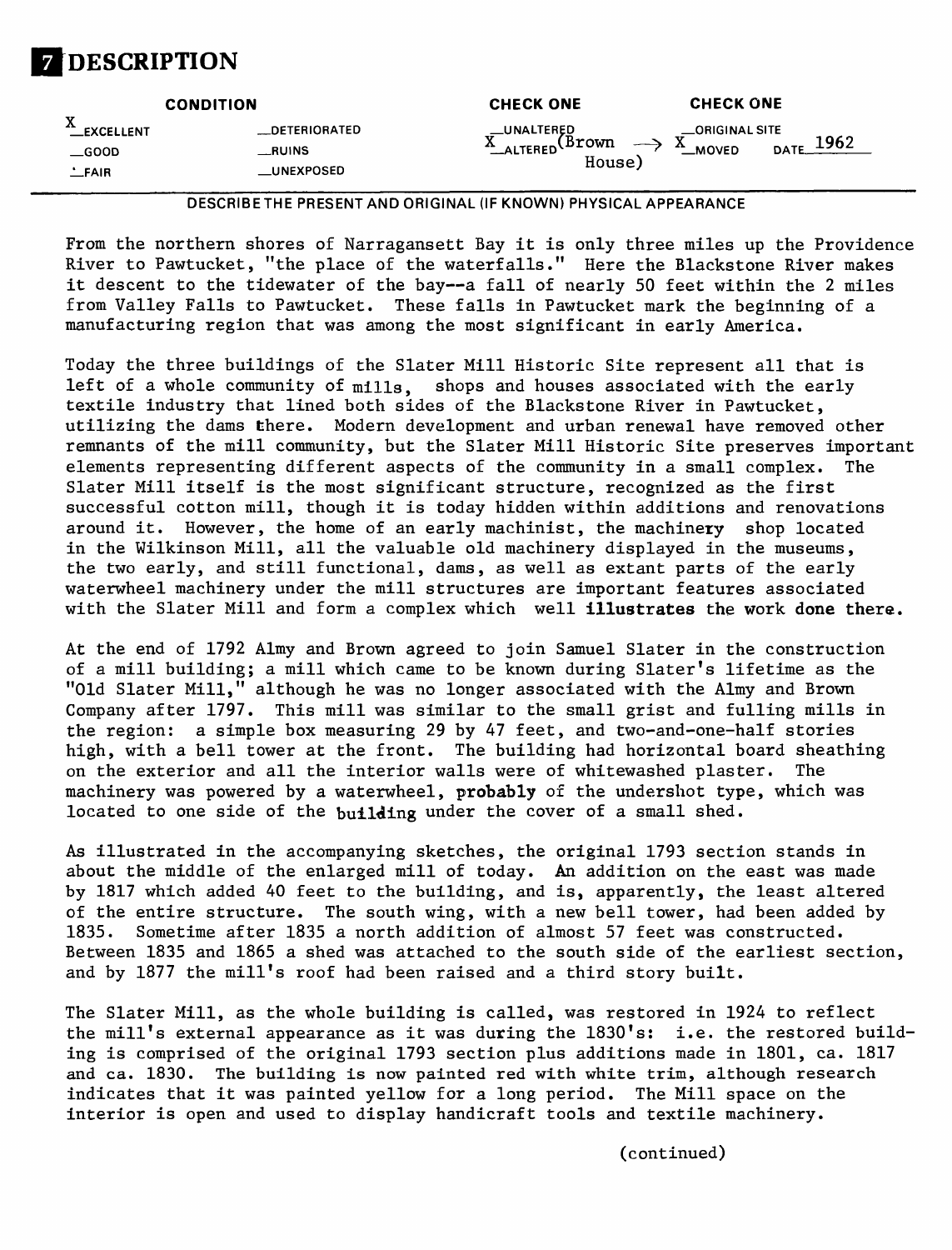# **SIGNIFICANCE**

| <b>PERIOD</b>          |                               | AREAS OF SIGNIFICANCE -- CHECK AND JUSTIFY BELOW |                               |                          |
|------------------------|-------------------------------|--------------------------------------------------|-------------------------------|--------------------------|
| -PREHISTORIC           | <b>ARCHEOLOGY-PREHISTORIC</b> | COMMUNITY PLANNING                               | <b>LANDSCAPE ARCHITECTURE</b> | RELIGION                 |
| $-1400-1499$           | <b>_ARCHEOLOGY-HISTORIC</b>   | <b>CONSERVATION</b>                              | __LAW                         | $$ SCIENCE               |
| $-1500-1599$           | __AGRICULTURE                 | <b>ECONOMICS</b>                                 | <b>LITERATURE</b>             | SCULPTURE                |
| .1600-1699             | <b>_ARCHITECTURE</b>          | $E$ DUCATION                                     | _MILITARY                     | _SOCIAL/HUMANITARIAN     |
| $X_1$ 700-1799         | $-ART$                        | __ENGINEERING                                    | __MUSIC                       | $-$ THEATER              |
| $\frac{X}{1800}$ -1899 | $\sim$ COMMERCE               | EXPLORATION/SETTLEMENT                           | <b>PHILOSOPHY</b>             | __TRANSPORTATION         |
| __1900-                | COMMUNICATIONS                | X_INDUSTRY<br><b>X</b> _INVENTION                | _POLITICS/GOVERNMENT          | $\equiv$ OTHER (SPECIFY) |
|                        |                               |                                                  |                               |                          |

### **SPECIFIC DATES 1793 BUILDER/ARCHITECT**

### **STATEMENT OF SIGNIFICANCE**

Pawtucket, Rhode Island has been called the birthplace of America's "Industrial Revolution." Here the English immigrant Samuel Slater perfected America's first successful water-powered spinning machinery in 1790 and, together with the Providence merchants William Almy and Smith Brown, built this country's first successful cotton mill in 1793. Based on this beginning, together with the machinebuilding skills of local craftsmen who had earlier erected forges and mills for lumber and grain at Pawtucket's falls, the American textile industry was launched.

The Slater Mill Historic Sites is comprised of about four acres of parkland surrounding two dams built at the falls of the Blackstone River in 1718 and 1792. Clustered at the west end of the upper dam are three historic structures, the Old Slater Mill, 1793; the Oziel Wilkinson Mill, 1810; and the Sylvanus Brown House, 1758, which house the museum's important collections of early textile and machine artifacts.

### Biography

Samuel Slater was born in 1768 in Derbyshire, England, traditionally an agricultural region, but during Slater's childhood, an area undergoing intense economic and technological changes. As he grew up on the family farm, the nearby river Derwent was being harnessed to power a growing number of cotton mills. His father had business dealings with a number of the early mill owners and when Samuel was 14 years old, his father arranged to have him apprenticed for a trial period to Jedediah Strutt, a partner of the prominent inventor Richard Arkwright. After his father died very suddenly, Samuel Slater signed indenture papers January 8, 1783, and left home to live with the Strutt family.

Paul Rivard, correcting a popular image of Slater's background, wrote:

Contrary to the image that has sometimes been suggested, Slater was not a poor laborer; he was neither a mechanic nor a mill operative. Instead he was really a management trainee. Because of his father's high standing in the community Samuel was accorded the opportunity of pursuing the highest level of management training. He was one of Strutt's right hand men, he lived at the master's home, and through his untouched interitance he was also wealthy, (pp. 6/7)

Slater's training was concerned primarily with bookkeeping, mathematical calculations and administering a textile mill. The Arkwright machinery with which Slater became familiar during his apprenticeship included machines to card, draw out, and spin cotton and Slater came to have a thorough knowledge of them. Very importantly, he learned not (continued)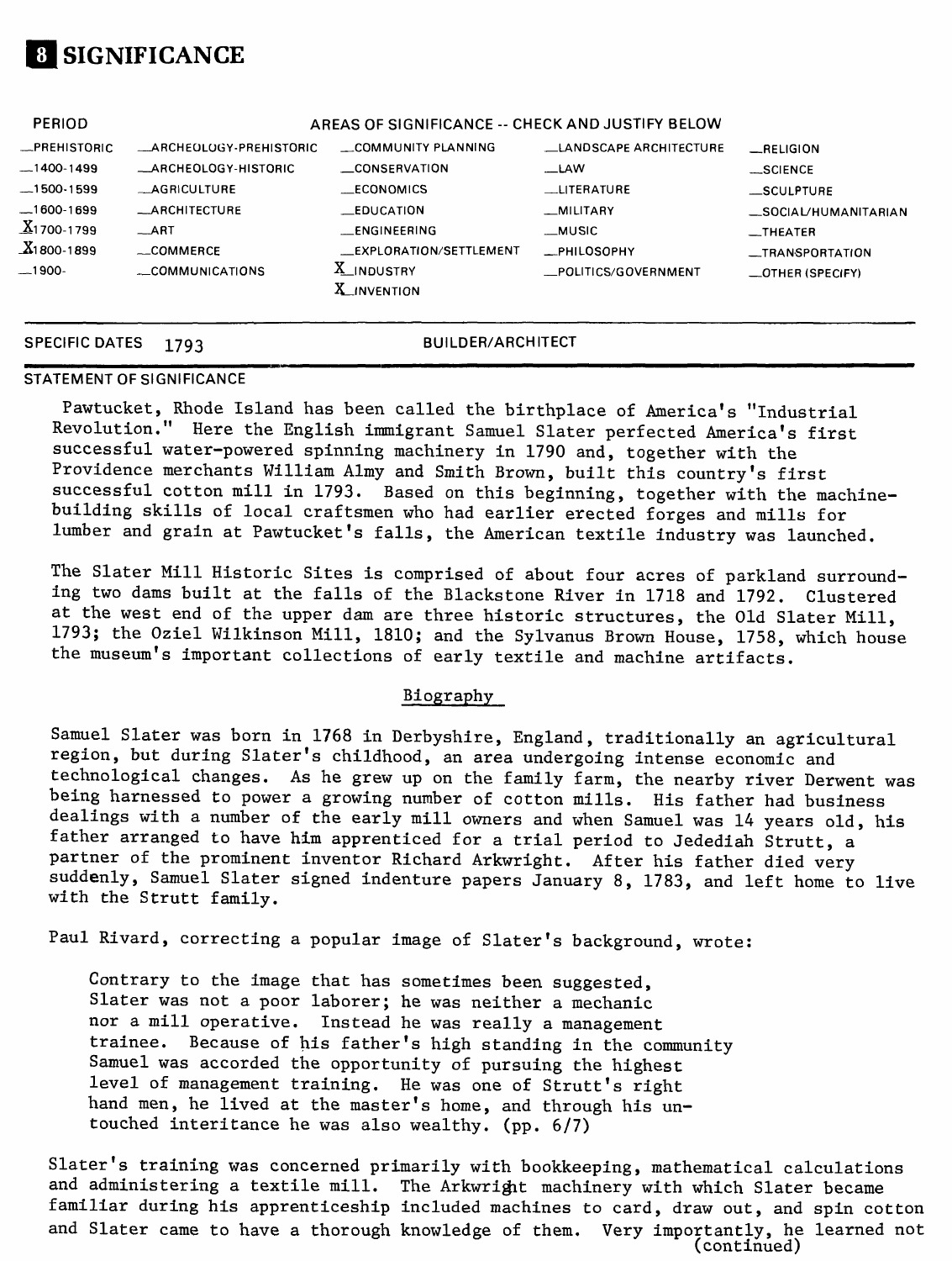### **J. MAJOR BIBLIOGRAPHICAL REFERENCES**

| S MAJUR DIDLIUGRAFFIIUAL REFERENCES<br>Cameron, E. H., "The Genius of Samuel Slater," reprinted from The Technology Review,                                                                                                                                                                                                        |                                                                                 |
|------------------------------------------------------------------------------------------------------------------------------------------------------------------------------------------------------------------------------------------------------------------------------------------------------------------------------------|---------------------------------------------------------------------------------|
| 57 (May 1955).<br>Chamberlain, John. The Enterprising Americans:                                                                                                                                                                                                                                                                   | A Business History of the United                                                |
| States (New York, 1963).                                                                                                                                                                                                                                                                                                           |                                                                                 |
| Old Slater Mill Association. Old Slater Mill: A Living Museum (Pawtucket, R.I., 1954)                                                                                                                                                                                                                                              |                                                                                 |
|                                                                                                                                                                                                                                                                                                                                    | (continued)                                                                     |
|                                                                                                                                                                                                                                                                                                                                    |                                                                                 |
| <b>IDGEOGRAPHICAL DATA</b>                                                                                                                                                                                                                                                                                                         |                                                                                 |
| ACREAGE OF NOMINATED PROPERTY 4.23<br><b>UTM REFERENCES</b>                                                                                                                                                                                                                                                                        |                                                                                 |
|                                                                                                                                                                                                                                                                                                                                    |                                                                                 |
| $A[1, 9]$ [3] 0, 2  3  0, 0<br>4, 6, 3, 8, 7, 0, 0<br>EASTING<br>NORTHING<br>ZONE<br>ZONE<br>D<br>C                                                                                                                                                                                                                                | EASTING<br>NORTHING                                                             |
| <b>VERBAL BOUNDARY DESCRIPTION</b><br>Since the whole 4.23 acre area owned by the Slater Mill Historic Site is but a small                                                                                                                                                                                                         |                                                                                 |
| segment of what was the industrial textile community around the Old Slater Mill,                                                                                                                                                                                                                                                   |                                                                                 |
| Pawtucket, the landmark boundary follows the property line of the association, includ-                                                                                                                                                                                                                                             |                                                                                 |
| ing the Old Slater Mill, the Wilkinson Mill, and the Brown House, as well as the                                                                                                                                                                                                                                                   |                                                                                 |
| two dams and some parkland and parking areas along both banks of the river, and                                                                                                                                                                                                                                                    |                                                                                 |
| north and south of the mill complex.                                                                                                                                                                                                                                                                                               |                                                                                 |
| LIST ALL STATES AND COUNTIES FOR PROPERTIES OVERLAPPING STATE OR COUNTY BOUNDARIES                                                                                                                                                                                                                                                 | (See Continuation Sheet)                                                        |
| <b>STATE</b><br>CODE<br>COUNTY                                                                                                                                                                                                                                                                                                     | CODE                                                                            |
|                                                                                                                                                                                                                                                                                                                                    |                                                                                 |
| <b>STATE</b><br>COUNTY<br>CODE                                                                                                                                                                                                                                                                                                     | CODE                                                                            |
| <b>IT FORM PREPARED BY</b><br>NAME / TITLE<br>Blanche Higgins Schroer, Landmark Review Project, Historian<br>ORGANIZATION<br>Historic Sites Survey, National Park Service                                                                                                                                                          | <b>DATE</b><br>9/15/75                                                          |
| <b>STREET &amp; NUMBER</b>                                                                                                                                                                                                                                                                                                         | <b>TELEPHONE</b>                                                                |
| 1100 L Street NW                                                                                                                                                                                                                                                                                                                   |                                                                                 |
| <sup>CI</sup> WasHPHgton,                                                                                                                                                                                                                                                                                                          | $\overline{\text{state}}$ D. C.                                                 |
|                                                                                                                                                                                                                                                                                                                                    |                                                                                 |
| <b>IN STATE HISTORIC PRESERVATION OFFICER CERTIFICATION</b>                                                                                                                                                                                                                                                                        |                                                                                 |
| THE EVALUATED SIGNIFICANCE OF THIS PROPERTY WITHIN THE STATE IS:                                                                                                                                                                                                                                                                   |                                                                                 |
| NATIONAL <sub>___</sub><br>$STATE$ <sub>_____</sub>                                                                                                                                                                                                                                                                                |                                                                                 |
| As the designated State Historic Preservation Officer for the National Historic Preservation Act of 1966 (Public Law 89-665). I<br>hereby nominate this property for inclusion in the National Register and certify that it has been evaluated according to the<br>criteria and procedures set forth by the National Park Service. | $1! - 13 - 66$<br>$\mathrm{Dec}_{\mathrm{in}}$ and $\mathrm{Cat}$ :<br>فالمرتاك |
| FEDERAL REPRESENTATIVE SIGNATURE                                                                                                                                                                                                                                                                                                   |                                                                                 |
| TITLE                                                                                                                                                                                                                                                                                                                              | <u>ne 3</u> -12-76                                                              |
| FOR NPS USE ONLY<br>LHEREBY CERTIFY THAT THIS PROPERTY IS INCLUDED IN THE NATIONAL REGISTER                                                                                                                                                                                                                                        |                                                                                 |
|                                                                                                                                                                                                                                                                                                                                    |                                                                                 |
| DIRECTOR, OFFICE OF ARCHEOLOGY AND HISTORIC PRESERVATION<br><b>ATTEST:</b>                                                                                                                                                                                                                                                         |                                                                                 |
|                                                                                                                                                                                                                                                                                                                                    |                                                                                 |
| <b>KEEPER OF THE NATIONAL REGISTER</b>                                                                                                                                                                                                                                                                                             |                                                                                 |
| Sing group.                                                                                                                                                                                                                                                                                                                        | Director, OAN<br>date                                                           |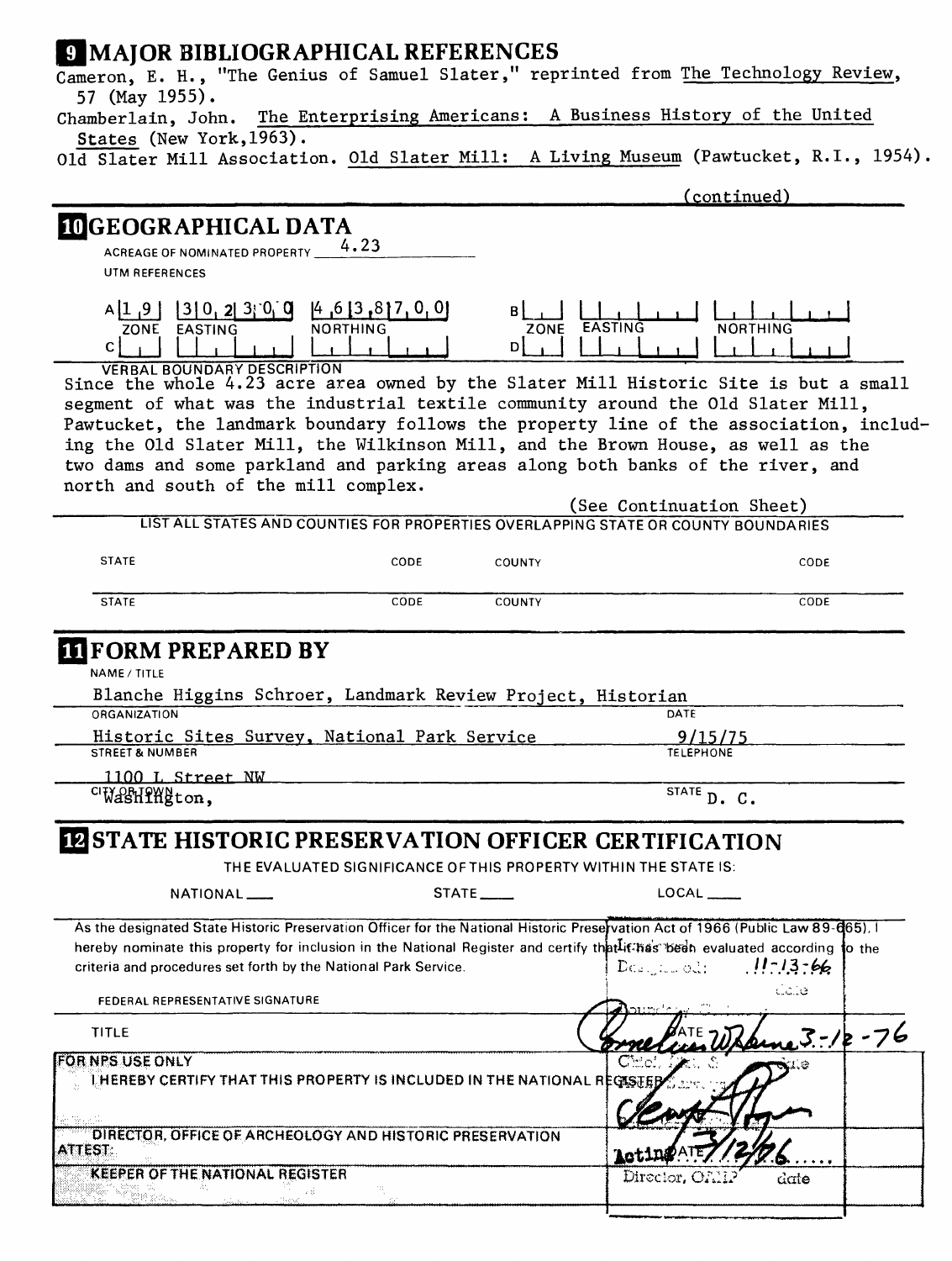**FOR NFS USE ONLY**

**RECEIVED**

## **NATIONAL REGISTER OF HISTORIC PLACES INVENTORY -- NOMINATION FORM**

**DATE ENTERED**

Old Slater Mill, Pawtucket, Rhode Island.

|  | <b>CONTINUATION SHEET</b> | <b>TEM NUMBER</b> |  | PAGE |  |
|--|---------------------------|-------------------|--|------|--|
|--|---------------------------|-------------------|--|------|--|

Pawtucket had long been a major ironworking center before the textile industry developed there and the Blackstone Valley became one of the country's leading machine building regions. Foremost among Pawtucket's ironworkers was the Wilkinson family: Oziel Wilkinson and his five sons were all well-known machinists. One especially, David Wilkinson, is regarded as a leader of the machine tool industry. Oziel Wilkinson's daughter, Hannah, married Samuel Slater in 1791, and the Wilkinsons were business partners with Slater, as well as builders of much of the machinery he operated in his mills through the region.

Oziel Wilkinson built this substantial three-story stone building, located only feet from the Slater Mill, in 1810. The building has a brick stair tower and belfry on the northwest end, while the southeast end is located on the river bank. David Wilkinson located a major portion of his machine shop on the first floor of the mill. This shop continued in use by various machinists until after 1890 and much early machinery is still extant and functioning. The second and third floors were originally used as a cotton mill and later as warehouse space, and are presently occupied by the exhibits, work areas, offices and gift store of the museum.

The Sylvanus Brown is a typical gambrel-roofed, one-and-one half story Rhode Island farmhouse, but it was built and used in the 18th century industrial community of Pawtucket. From its construction in 1758, the house, originally located on Merrin Street, served as a multiple family dwelling and boarding house. Supposedly Samuel Slater spent his first night in Pawtucket in this house which was owned by Sylvanus Brown who made patterns and wood parts for Slater's machines.

The house was moved to the Slater Mill Historic Site in 1962 to save it from demolition. It has been restored and furnished in strict accordance with an 1824 inventory of the house's furnishings.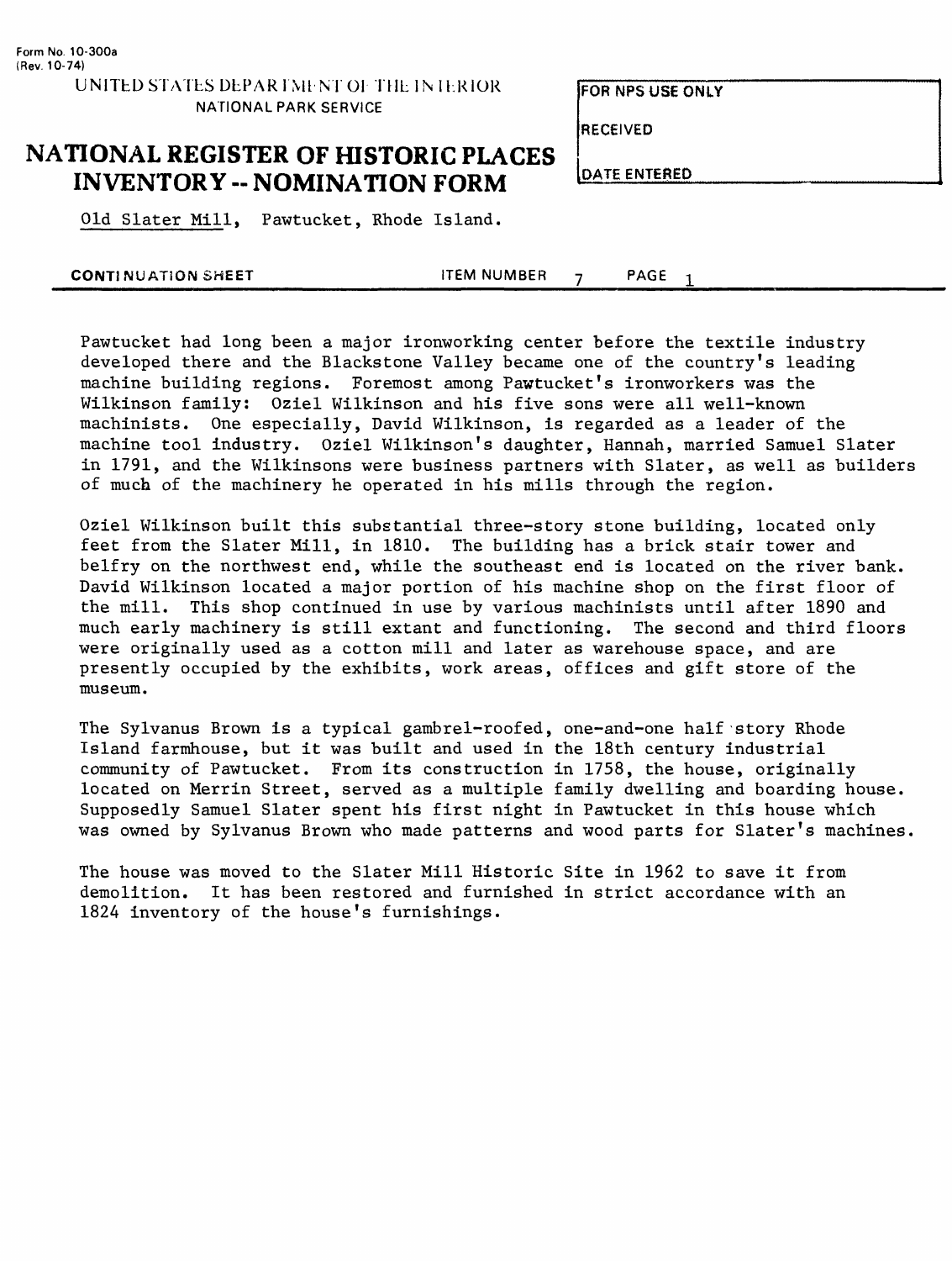**RECEIVED**

**DATE ENTERED**

## **NATIONAL REGISTER OF HISTORIC PLACES INVENTORY -- NOMINATION FORM**

Old Slater's Mill, Pawtucket, Rhode Island

**CONTINUATION SHEET** THE MUMBER QUARE THE STATE ITEM NUMBER QUARE 1

only how to construct and maintain the machinery, but their operation and potential as well.

Although after the Revolution America lacked the technology of the British, it did have the skilled mechanis needed to construct the machines. In shipbuilding regions, such as Pawtucket, Rhode Island, there were a number of spin-off industries which were grouped around waterfalls, and these were logical places for the development of early industry in America.

Attempts at machine spinning were encouraged by city and state officials and merchants as well as mechanics. Considerable small manufacturing activity began about 1786-1789 in Massachusetts, Connecticut, New York City, Philadelphia and three towns in Rhode Island, including Pawtucket. Some of these operations relied on the jenny technology of William Hargreaves and not the Arkwright technology later perfected by Samuel Slater.

Rhode Island merchants were interested in the possibilities of textile manufacturing and began their own experiments in 1788, and Rhode Island mechanics toured mills in neighboring states to examine machinery and experimental models. The prominent Quaker merchant and intellectual, Moses Brown, of Providence, followed all of these experiments with interest and co-sponsored some small projects himself. Early in 1789, Brown decided to seriously invest in the business and bought up all the important machines in Rhode Island, including several jennies, spinning machines and a carding machine, and moved them to a fulling mill in Pawtucket.

Moses Brown consigned the operation of the little textile mill to his son-in-law William Almy and his nephew Smith Brown. The business, called Almy and Brown, was involved in making and marketing cloth. Of all the aspects of the new business, the development of power spinning was the most problematic. Moses Brown and managers, Almy and Brown recognized the need for qualified operators of the machinery and began to search for a person **experienced** in the management of these machines.

Meanwhile, in England completing his apprenticeship, Slater watched the remarkable growth in textile manufacturing, with much concern about his future in the industry. After Arkwright's patents on the machinery were overturned in 1785 the industry experienced wide-open competition. Probably " $(M)$  ore that any other factor, it was Slater's concern for the over-extension of the textile industry in England that led him to come to America." (Rivard, p. 18). The English government, however, had placed restrictions on the exportation of machinery designs or the emigration of skilled mechanics, so Slater left England secretly, dressed as a farm laborer, but apparently without any real fear of detection since he carried his indenture papers with him.

**NATIONAL PARK SERVICE**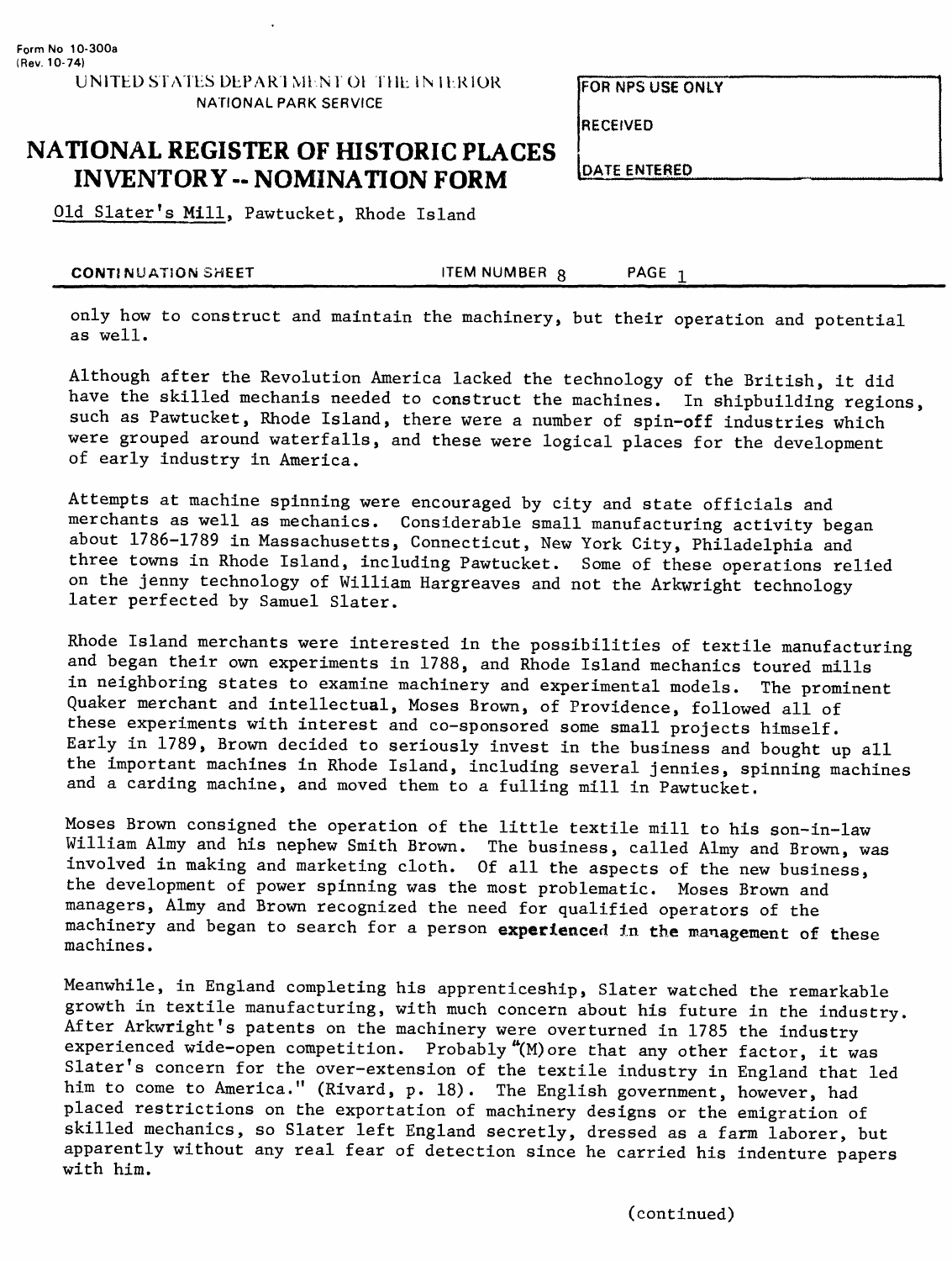**RECEIVED**

### **NATIONAL REGISTER OF HISTORIC PLACES INVENTORY -- NOMINATION FORM**

**DATE ENTERED**

Old Slater's Mill, Pawtucket, Rhode Island

|--|

Arriving in New York in 1789, Slater soon began working in a small textile mill in New York City. There he learned of Moses Brown's experiments with the use of Arkwright-type machines. He began corresponding with Brown and left New York for Providence early in 1790. He began a ten week trial period with Almy and Brown, to demonstrate his ability at managing the machinery operation, which had to begin by rebuilding much of the Almy and Brown machinery.

During this short period Slater rebuilt one existing spinning frame. This first spinning machine was functional before Slater's trial period was over, but, although many new parts were built according to Slater's directions, this first machine was not built by Slater from scratch or through a single-minded "feat of memory" as many historians have described. Daniel and Richard Anthony, Oziel and David Wilkinson, Sylvannus Brown and other mechanics who had worked on the construction of earlier models continued to be employed by Almy and Brown and worked closely with Slater during these early weeks.

After his successful perfection of the Arkwright frame, Slater signed a contract with Almy and Brown which permitted the old machinery to be removed and provided money for the construction of more spinning equipment. Slater's most important work in 1790 was on the carding and preparatory machines needed in order to complete equipment for a series of steps in the spinning process. Of these machines, the development of a functional carding machine was the most difficult problem and was not resolved until December 1790. With the successful operation of the carder, however, the Almy and Brown spinning mill was assured success. '

Although the construction of spinning machinery was mastered by the end of 1790, it was two years before the business had expanded enough to warrant a building specifically to house this type of machinery. During 1791 and 1792 Slater worked to establish the policies of industrial management which he had learned in England. Rather than in machinery design, it was in this management work that Slater probably made his biggest contribution to the textile industry in America. He insisted, for example, that a successful mill must operate its machinery at it fullest capacity. This was contrary to the Almy and Brown policy of producing materials only in response to orders received. Slater strived to insure that no machines remained idle and while he manufactured as much yarn as possible, he expected his partners to be developins markets to sell it. (Rivard p.24)

As soon as the technology was perfected, Slater hired and trained children to operate the machinery under his supervision, and by December 20, 1970, he had seven boys and two girls employed, ranging in age from seven to twelve years. One of these was Smith Wilkinson, Slater's brother-in-law who learned the management of the cotton business from Slater and later founded one of the largest textile businesses in the region.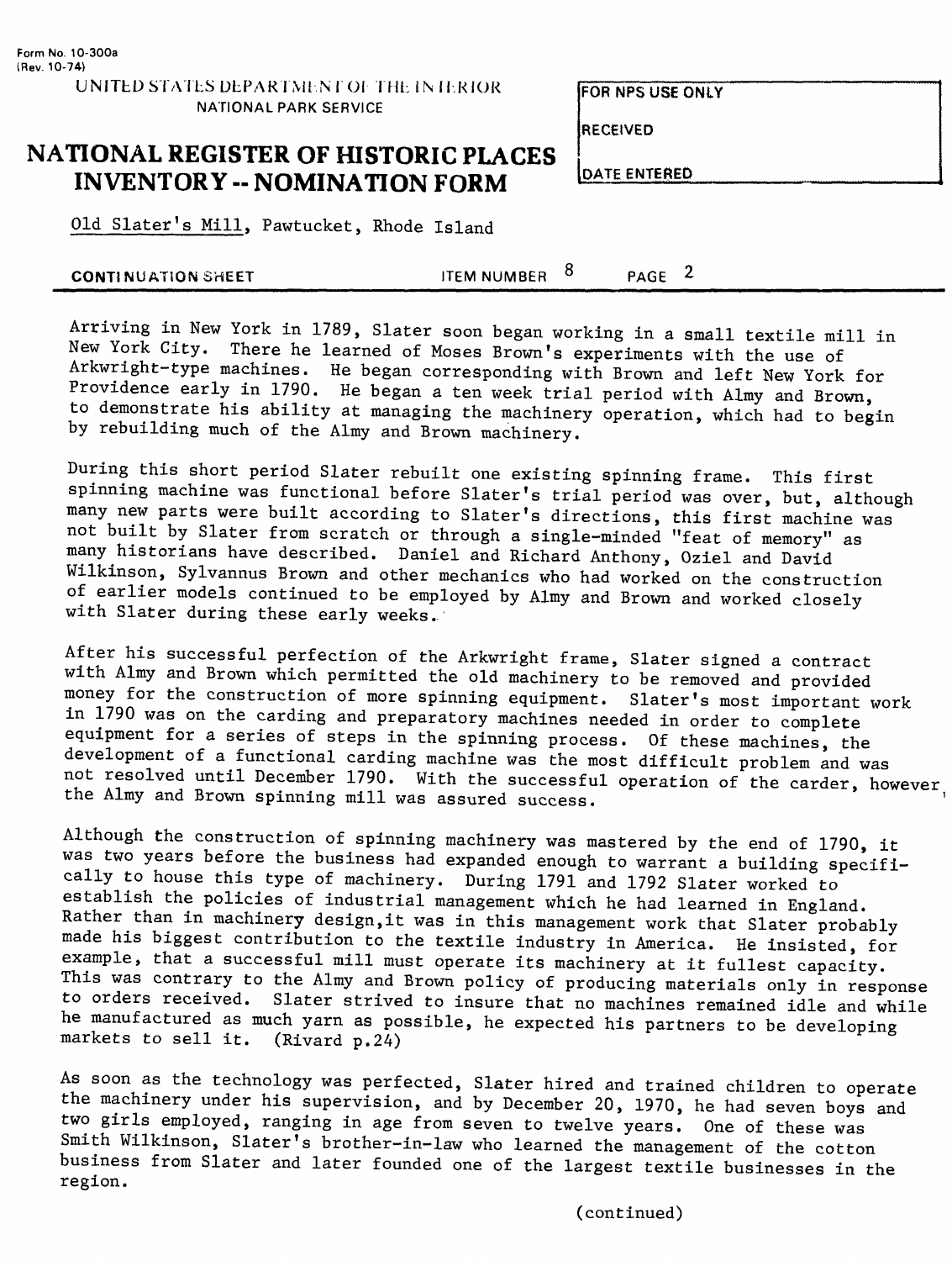UNITED STATES DEPARTMENT OF THE INTERIOR **NATIONAL PARK SERVICE**

**FOR NPS USE ONLY**

**RECEIVED**

### **NATIONAL REGISTER OF HISTORIC PLACES INVENTORY - NOMINATION FORM**

**DATE ENTERED**

Old Slater Mill

| <b>CONTINUATION SHEET</b> | <b>TEM NUMBER</b> | PAGE |  |  |
|---------------------------|-------------------|------|--|--|
|                           |                   |      |  |  |

At the end of 1792 Slater and his partners constructed a mill, part of which is incorporated into the structure remaining today. There, Almy and Brown, still under the direction of Moses Brown, were first involved in bleaching, dying and finishing cloth and yarn, as well as weaving and knitting. However, Moses Brown's plans were too ambitious and the knitting area was quickly given up, and under Slater's influence many of these original activities were abandoned or narrowed. Still, the mill housed a variety of operations besides spinning, including much of the picking process, and the starching of yarns, and the bleaching of cloth was done in an area just north of the building.

Slater sought for greater specialization and decided the business should produce a large volume of some very basic items. Therefore, the Old Slater Mill became wholesale outlet for several goods. It produced both "twist" yarns, a great deal of which was still used by Almy and Brown to supply their weavers who mostly worked in their own homes, and "stocking yarn" for knitting marketed directly to knotting shops. However, even in weaving Almy and Brown narrowed their activities to production of a few simple weaves.

In 1797 Slater decided to establish his own textile mill in partnership with his father-in-law and several brothers-in-law. This "White **Iflll"** was built on the east bank of the Blackstone River, directly opposite the Old Slater Mill, and was much larger than that building. Here Slater employed his philosophy of manufacturing without interference from his more conservative partners, advertised his yarns throughout the East, and proved the viability of a much larger operation.

After 1798 when the White mill was placed in operation, the development of the textile industry dramatically increased, and at least eighty-seven mills were built during the next 12 years; including several more managed by Slater himself, and many along the Blackstone River. The other Slater ventures located in Massachusetts, Rhode Island and Connecticut were nearly all promoted and organized under partnership arrangements by Slater himself. His major partners were members of his first wife, Hannah Wilkinson's family, several of whom were very successful mechanics, his brother John Slater, and his sons. Slater reached the height of his career in 1829. An uneasy period in the cotton industry in that year forced some retrenchment and consolidation, but Slater never approached financial disaster. Indeed, when he died on April 21, 1835, he was a successful, prosperous, and well-known industralist.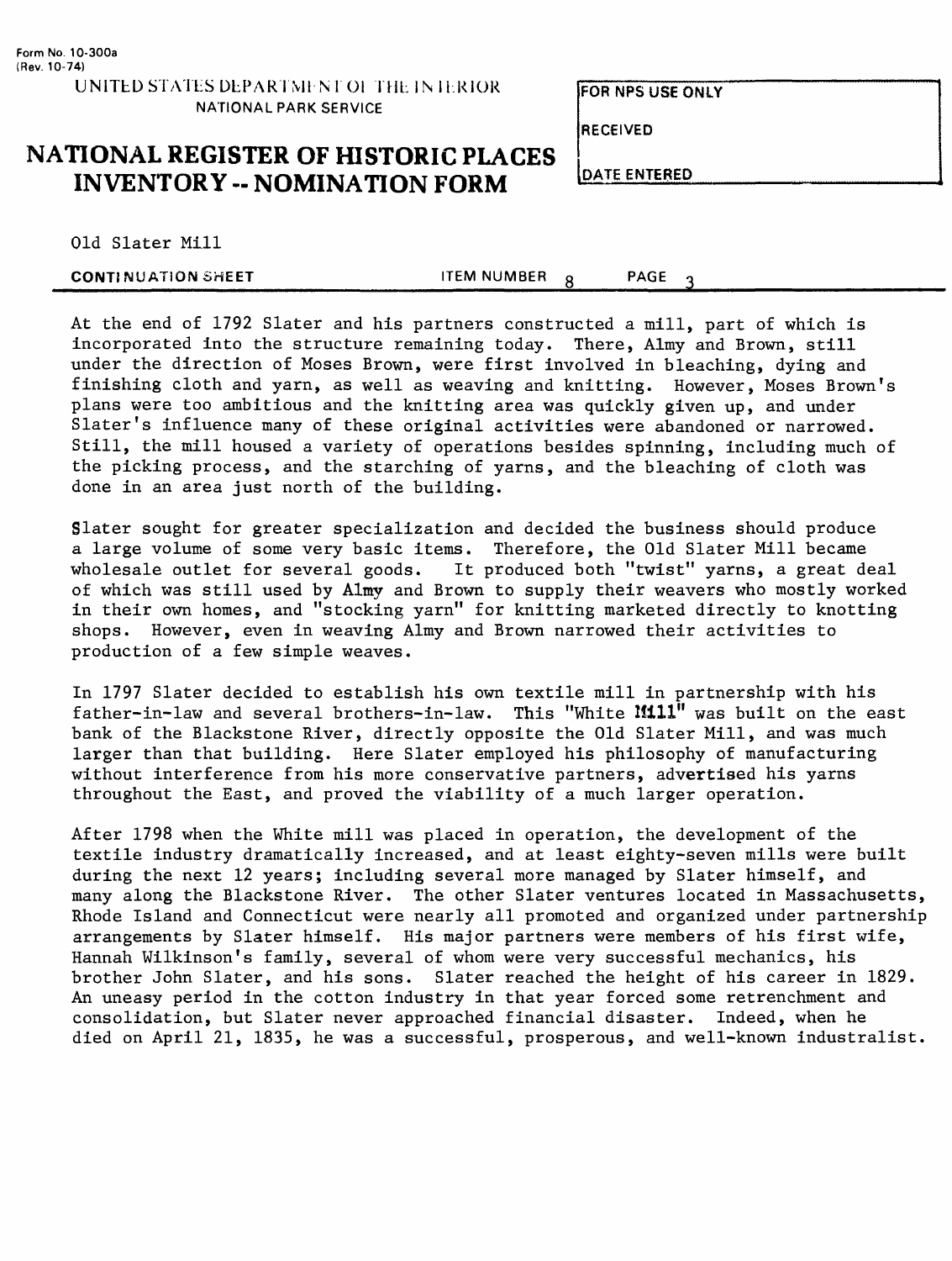**RECEIVED**

# **NATIONAL REGISTER OF HISTORIC PLACES INVENTORY -- NOMINATION FORM**

Old Slater Mill, Rhode Island

| <b>CONTINUATION SHEET</b> | ITEM NUMBER 9 | PAGE |
|---------------------------|---------------|------|
|---------------------------|---------------|------|

- Old Slater Mill Association. The Slater Mill Historic Site; A Photographic Guidebook to the Museum and its Collection (Pawtucket, R.I.,
- Old Slater Mill Association. "History of the Old Slater Mill," (unpublished report, n.d.).
- Paul E. Rivard. Samuel Slater: Father of American Manufactures; A Short Interpretive Essay on Samuel Slater's Role in the Birth of the American Textile Industry (Pawtucket, R.I., 1974)